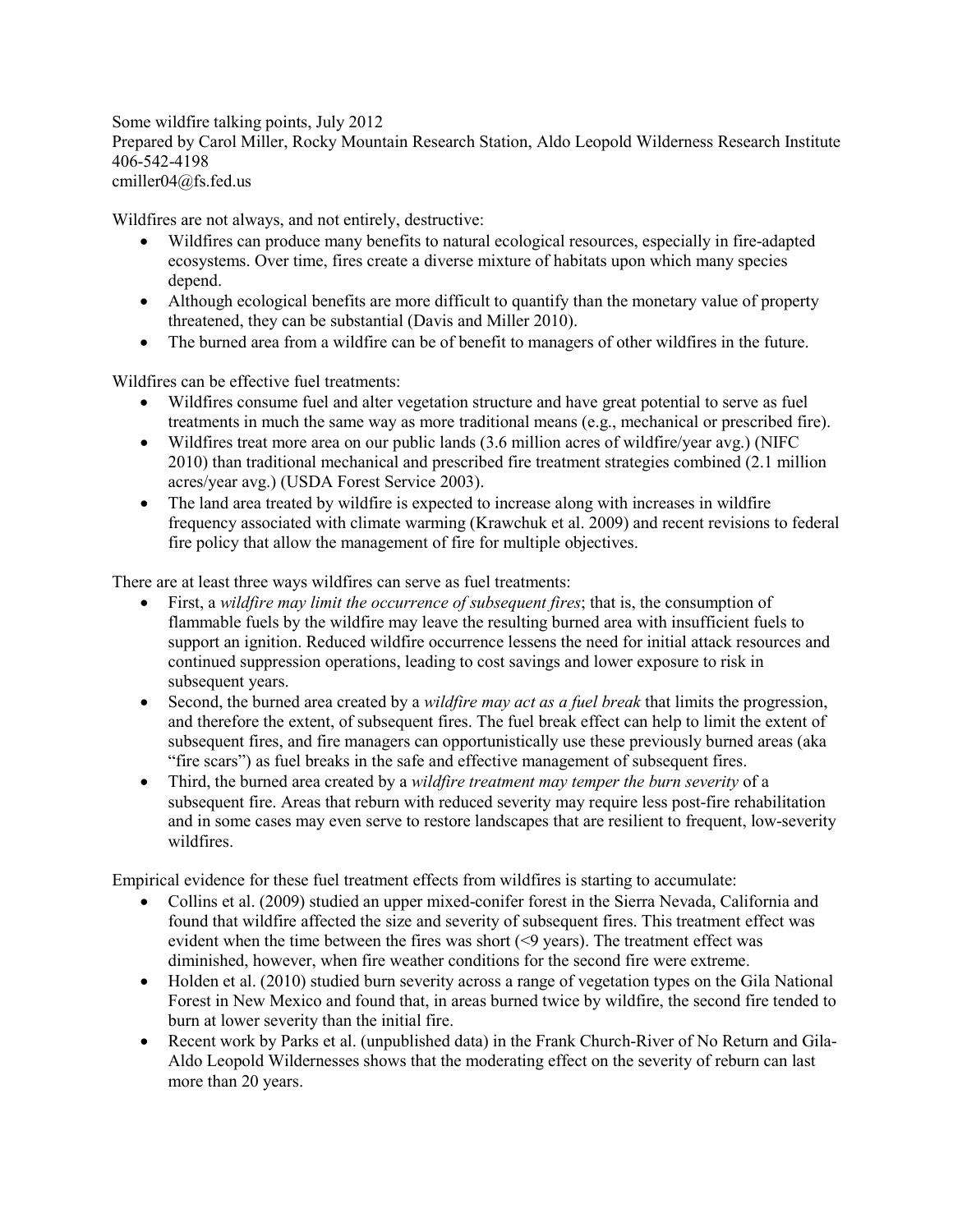• These empirical studies complement simulation modeling that has illustrated the effectiveness of wildfires as a fuel treatment, whereby the number of subsequent ignitions, and the potential severity and extent of future fire events are reduced (Miller 2012).

Determining the appropriate management response to a wildfire requires an assessment of potential consequences that may occur over the short and long term:

- The risks and benefits of allowing a fire to burn need to be assessed relative to the risks and benefits of suppression.
- When an ignition is aggressively suppressed, potential ecological benefits from fire are foregone and the deferred fire risk is likely to increase over time.
- Decision support tools can map the likely progression of a fire and the values at risk (e.g., WFDSS).
- Methods are also available to identify locations on the landscape where fire can have beneficial effects and locations where it can be detrimental (Black and Opperman 2005).
- Simulation modeling can be used to evaluate how much burning is necessary—and how much burning may be too much—to achieve long term management objectives (Miller 2007; Keane and Karau 2010).

Fire and Wilderness:

- Fire suppression has been, and continues to be, the dominant fire management strategy in Wilderness.
- In many areas, fire suppression has contributed to increasing hazardous fuel accumulations, increasing probability of extreme wildfire occurrence, and altered ecosystem structure and function; all results that run counter to wilderness management goals.
- Fire suppression activities substantially trammel wilderness, counter to wilderness management goals.
- Internal agency perceptions about the use of fire are important. For example, line officers who perceive there is value in the benefits of fire are more likely to authorize its use in Wilderness (Williamson 2005; Black et al. 2008).
- Trends in attitudes of Wilderness visitors indicate increasing support for the use of fire in Wilderness (Knotek 2006).
- 40 years of observations of managing fires for their resource benefits in certain Wilderness areas have demonstrated the long term benefits of fire and how we might effectively use wildfire as a tool for land management elsewhere.

## Literature cited

Black A, Opperman T (2005) *Fire effects planning framework: a user's guide*. USDA Forest Service, Rocky Mountain Research Station Gen. Tech. Rep.GTR-RMRS-163WWW (Fort Collins, CO)

Black A, Williamson M, Doane D (2008) Wildland Fire Use Barriers and Facilitators. *Fire Management Today*. 68(1):10-14.

Collins BM, Miller JD, Thode AE, Kelly M, van Wagtendonk JW, Stephens SL (2009) Interactions among wildland fires in a long-established Sierra Nevada natural fire area. *Ecosystems* **12:** 114-128.

Davis BH, Miller C (2010) What if we didn't suppress fire?. *In*: Weber, Samantha, ed. Rethinking Protected Areas in a Changing World: Proceedings of the 2009 GWS Biennial Conference on Parks,